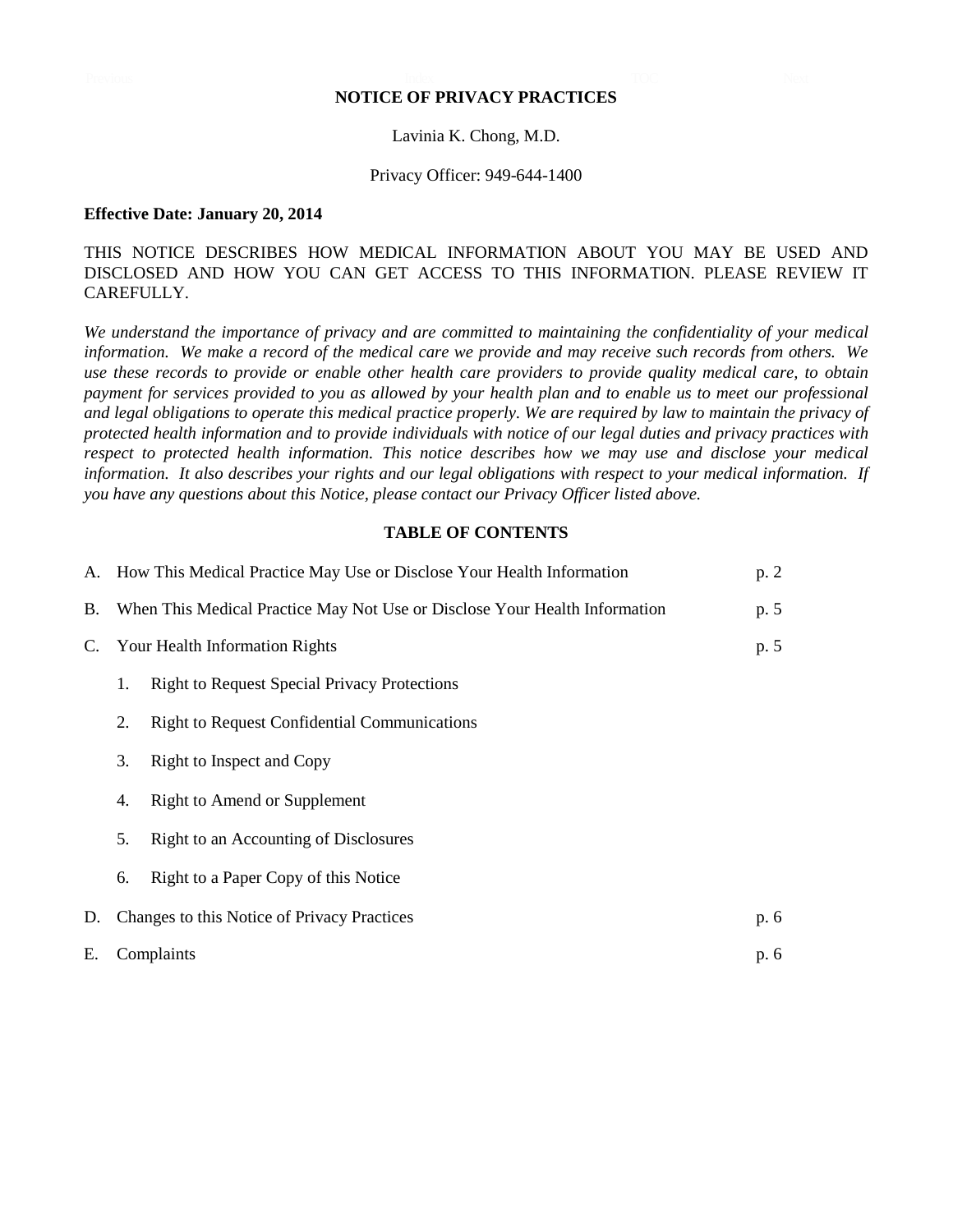## **A. How This Medical Practice May Use or Disclose Your Health Information**

This medical practice collects health information about you and stores it in a chart and on a computer. This is your medical record. The medical record is the property of this medical practice, but the information in the medical record belongs to you. The law permits us to use or disclose your health information for the following purposes:

- 1. Treatment. We use medical information about you to provide your medical care. We disclose medical information to our employees and others who are involved in providing the care you need. For example, we may share your medical information with other physicians or other health care providers who will provide services which we do not provide. Or we may share this information with a pharmacist who needs it to dispense a prescription to you, or a laboratory that performs a test. We may also disclose medical information to members of your family or others who can help you when you are sick or injured.
- 2. Payment. We use and disclose medical information about you to obtain payment for the services we provide. For example, we give your health plan the information it requires before it will pay us. We may also disclose information to other health care providers to assist them in obtaining payment for services they have provided to you.
- 3. Health Care Operations. We may use and disclose medical information about you to operate this medical practice. For example, we may use and disclose this information to review and improve the quality of care we provide, or the competence and qualifications of our professional staff. Or we may use and disclose this information to get your health plan to authorize services or referrals. We may also use and disclose this information as necessary for medical reviews, legal services and audits, including fraud and abuse detection and compliance programs and business planning and management. We may also share your medical information with our "business associates," such as our billing service, that perform administrative services for us. We have a written contract with each of these business associates that contains terms requiring them to protect the confidentiality and security of your medical information. Although federal law does not protect health information which is disclosed to someone other than another healthcare provider, health plan or healthcare clearinghouse, under California law all recipients of health care information are prohibited from re-disclosing it except as specifically required or permitted by law. We may also share your information with other health care providers, health care clearinghouses or health plans that have a relationship with you, when they request this information to help them with their quality assessment and improvement activities, their efforts to improve health or reduce health care costs, their review of competence, qualifications and performance of health care professionals, their training programs, their accreditation, certification or licensing activities, or their health care fraud and abuse detection and compliance efforts. [*Participants in organized health care arrangements only should add*: We may also share medical information about you with the other health care providers, health care clearinghouses and health plans that participate with us in "organized health care arrangements" (OHCAs) for any of the OHCAs' health care operations. OHCAs include hospitals, physician organizations, health plans, and other entities which collectively provide health care services. A listing of the OHCAs we participate in is available from the Privacy Official.]
- 4. Appointment Reminders. We may use and disclose medical information to contact and remind you about appointments. If you are not home, we may leave this information on your answering machine or in a message left with the person answering the phone.
- 5. Sign In Sheet. We may use and disclose medical information about you by having you sign in when you arrive at our office. We may also call out your name when we are ready to see you.
- 6. Notification and Communication With Family. We may disclose your health information to notify or assist in notifying a family member, your personal representative or another person responsible for your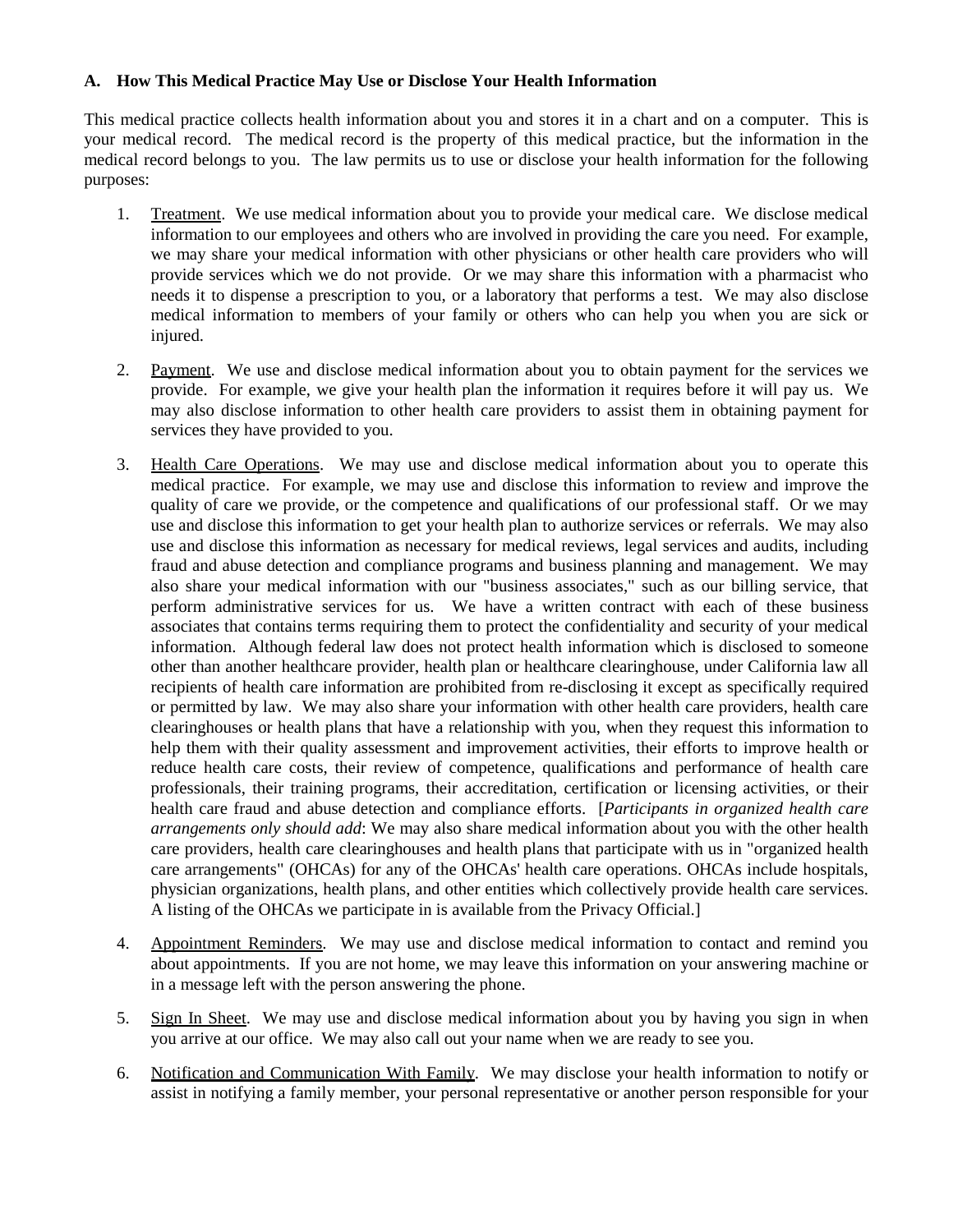care about your location, your general condition or in the event of your death. In the event of a disaster, we may disclose information to a relief organization so that they may coordinate these notification efforts. We may also disclose information to someone who is involved with your care or helps pay for your care. If you are able and available to agree or object, we will give you the opportunity to object prior to making these disclosures, although we may disclose this information in a disaster even over your objection if we believe it is necessary to respond to the emergency circumstances. If you are unable or unavailable to agree or object, our health professionals will use their best judgment in communication with your family and others.

- 7. Marketing. We may contact you to give you information about products or services related to your treatment, case management or care coordination, or to direct or recommend other treatments or healthrelated benefits and services that may be of interest to you, or to provide you with small gifts. We may also encourage you to purchase a product or service when we see you. If you are currently an enrollee of a health plan, we may receive payment for communications to you in conjunction with our provision, coordination, or management of your health care and related services, including our coordination or management of your health care with a third party, our consultation with other health care providers relating to your care, or if we refer you for health care, but only to the extent these communications describe: 1) a provider's participation in the health plan's network, 2) the extent of your covered benefits, or 3) concerning the availability of more cost-effective pharmaceuticals. We will not accept any payment for other marketing communications without your prior written authorization unless you have a chronic and seriously debilitating or life-threatening condition and we are making the communication in conjunction with our provision, coordination, or management of your health care and related services, including our coordination or management of your health care with a third party, our consultation with other health care providers relating to your care, or if we refer you for health care. If we make these types of communications to you while you have a chronic and seriously debilitating or life-threatening condition, we will tell you who is paying us, and we will also tell you how to stop these communications if you prefer not to receive them. We will not otherwise use or disclose your medical information for marketing purposes without your written authorization, and we will disclose whether we receive any payments for any marketing activity you authorize.
- 8. Required by Law. As required by law, we will use and disclose your health information, but we will limit our use or disclosure to the relevant requirements of the law. When the law requires us to report abuse, neglect or domestic violence, or respond to judicial or administrative proceedings, or to law enforcement officials, we will further comply with the requirement set forth below concerning those activities.
- 9. Public Health. We may, and are sometimes required by law to disclose your health information to public health authorities for purposes related to: preventing or controlling disease, injury or disability; reporting child, elder or dependent adult abuse or neglect; reporting domestic violence; reporting to the Food and Drug Administration problems with products and reactions to medications; and reporting disease or infection exposure. When we report suspected elder or dependent adult abuse or domestic violence, we will inform you or your personal representative promptly unless in our best professional judgment, we believe the notification would place you at risk of serious harm or would require informing a personal representative we believe is responsible for the abuse or harm.
- 10. Health Oversight Activities. We may, and are sometimes required by law to disclose your health information to health oversight agencies during the course of audits, investigations, inspections, licensure and other proceedings, subject to the limitations imposed by federal and California law.
- 11. Judicial and Administrative Proceedings. We may, and are sometimes required by law, to disclose your health information in the course of any administrative or judicial proceeding to the extent expressly authorized by a court or administrative order. We may also disclose information about you in response to a subpoena, discovery request or other lawful process if reasonable efforts have been made to notify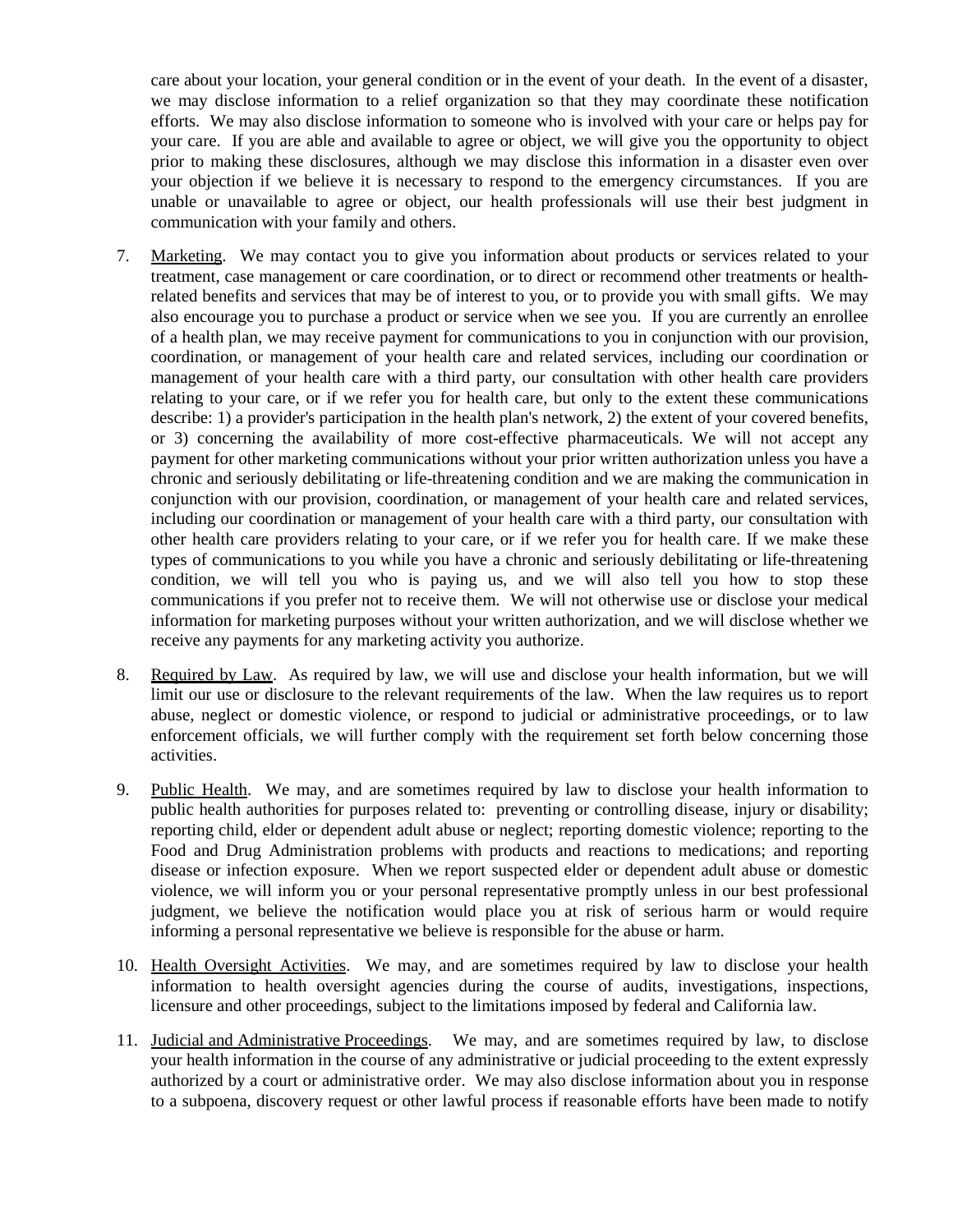you of the request and you have not objected, or if your objections have been resolved by a court or administrative order.

- 12. Law Enforcement. We may, and are sometimes required by law, to disclose your health information to a law enforcement official for purposes such as identifying of locating a suspect, fugitive, material witness or missing person, complying with a court order, warrant, grand jury subpoena and other law enforcement purposes.
- 13. Coroners. We may, and are often required by law, to disclose your health information to coroners in connection with their investigations of deaths.
- 14. Organ or Tissue Donation. We may disclose your health information to organizations involved in procuring, banking or transplanting organs and tissues.
- 15. Public Safety. We may, and are sometimes required by law, to disclose your health information to appropriate persons in order to prevent or lessen a serious and imminent threat to the health or safety of a particular person or the general public.
- 16. Specialized Government Functions. We may disclose your health information for military or national security purposes or to correctional institutions or law enforcement officers that have you in their lawful custody.
- 17. Worker's Compensation. We may disclose your health information as necessary to comply with worker's compensation laws. For example, to the extent your care is covered by workers' compensation, we will make periodic reports to your employer about your condition. We are also required by law to report cases of occupational injury or occupational illness to the employer or workers' compensation insurer.
- 18. Change of Ownership. In the event that this medical practice is sold or merged with another organization, your health information/record will become the property of the new owner, although you will maintain the right to request that copies of your health information be transferred to another physician or medical group.
- 19. Breach Notification. In the case of a breach of unsecured protected health information, we will notify you as required by law. If you have provided us with a current email address, we may use email to communicate information related to the breach. In some circumstances our business associate may provide the notification. We may also provide notification by other methods as appropriate. [Note: Only use email notification if you are certain it will not contain PHI and it will not disclose inappropriate information. For example if your email address is "digestivediseaseassociates.com" an email sent with this address could, if intercepted, identify the patient and their condition.
- 20. Research. We may disclose your health information to researchers conducting research with respect to which your written authorization is not required as approved by an Institutional Review Board or privacy board, in compliance with governing law.
- 21. Fundraising. We may use or disclose your demographic information and the dates that you received treatment in order to contact you for fundraising activities. If you do not want to receive these materials, notify the Privacy Officer listed at the top of this Notice of Privacy Practices and we will stop any further fundraising communications.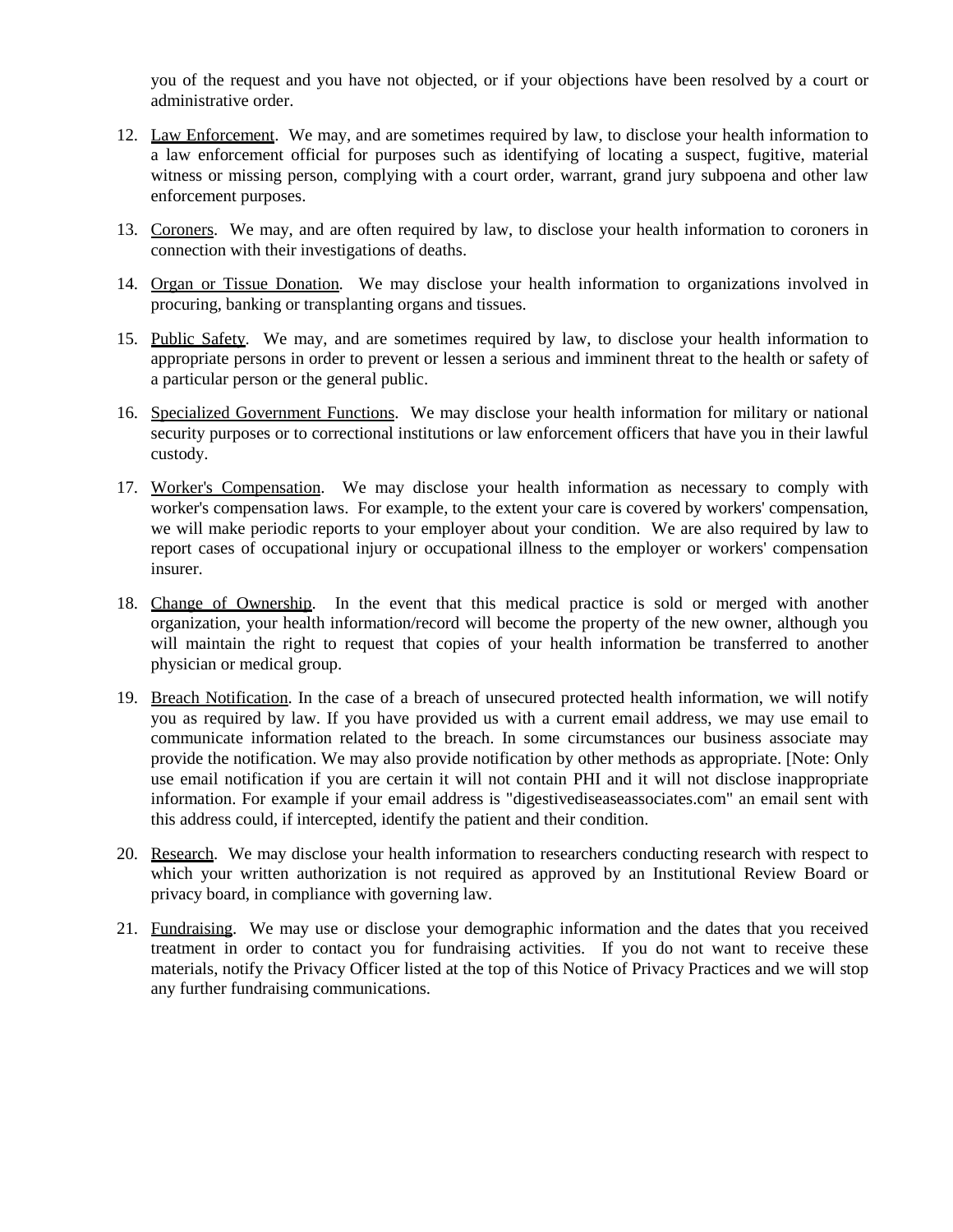## **B. When This Medical Practice May Not Use or Disclose Your Health Information**

Except as described in this Notice of Privacy Practices, this medical practice will not use or disclose health information which identifies you without your written authorization. If you do authorize this medical practice to use or disclose your health information for another purpose, you may revoke your authorization in writing at any time.

## **C. Your Health Information Rights**

- 1. Right to Request Special Privacy Protections. You have the right to request restrictions on certain uses and disclosures of your health information by a written request specifying what information you want to limit, and what limitations on our use or disclosure of that information you wish to have imposed. If you tell us not to disclose information to your commercial health plan concerning health care items or services for which you paid for in full out-of-pocket, we will abide by your request, unless we must disclose the information for treatment or legal reasons. We reserve the right to accept or reject any other request, and will notify you of our decision.
- 2. Right to Request Confidential Communications. You have the right to request that you receive your health information in a specific way or at a specific location. For example, you may ask that we send information to a particular e-mail account or to your work address. We will comply with all reasonable requests submitted in writing which specify how or where you wish to receive these communications.
- 3. Right to Inspect and Copy. You have the right to inspect and copy your health information, with limited exceptions. To access your medical information, you must submit a written request detailing what information you want access to and whether you want to inspect it or get a copy of it. We will charge a reasonable fee, as allowed by California and federal law. We may deny your request under limited circumstances. If we deny your request to access your child's records or the records of an incapacitated adult you are representing because we believe allowing access would be reasonably likely to cause substantial harm to the patient, you will have a right to appeal our decision. If we deny your request to access your psychotherapy notes, you will have the right to have them transferred to another mental health professional. [Add if you use an electronic health record: If your written request clearly, conspicuously and specifically asks us to send you or some other person or entity an electronic copy of your medical record, and we do not deny the request as discussed above, we will send a copy of the electronic health record as you requested, and will charge you no more than what it cost us to respond to your request.]
- 4. Right to Amend or Supplement. You have a right to request that we amend your health information that you believe is incorrect or incomplete. You must make a request to amend in writing, and include the reasons you believe the information is inaccurate or incomplete. We are not required to change your health information, and will provide you with information about this medical practice's denial and how you can disagree with the denial. We may deny your request if we do not have the information, if we did not create the information (unless the person or entity that created the information is no longer available to make the amendment), if you would not be permitted to inspect or copy the information at issue, or if the information is accurate and complete as is. You also have the right to request that we add to your record a statement of up to 250 words concerning any statement or item you believe to be incomplete or incorrect.
- 5. Right to an Accounting of Disclosures. You have a right to receive an accounting of disclosures of your health information made by this medical practice, except that this medical practice does not have to account for the disclosures provided to you or pursuant to your written authorization, or as described in paragraphs 1 (treatment), 2 (payment), 3 (health care operations), 6 (notification and communication with family) and 16 (specialized government functions) of Section A of this Notice of Privacy Practices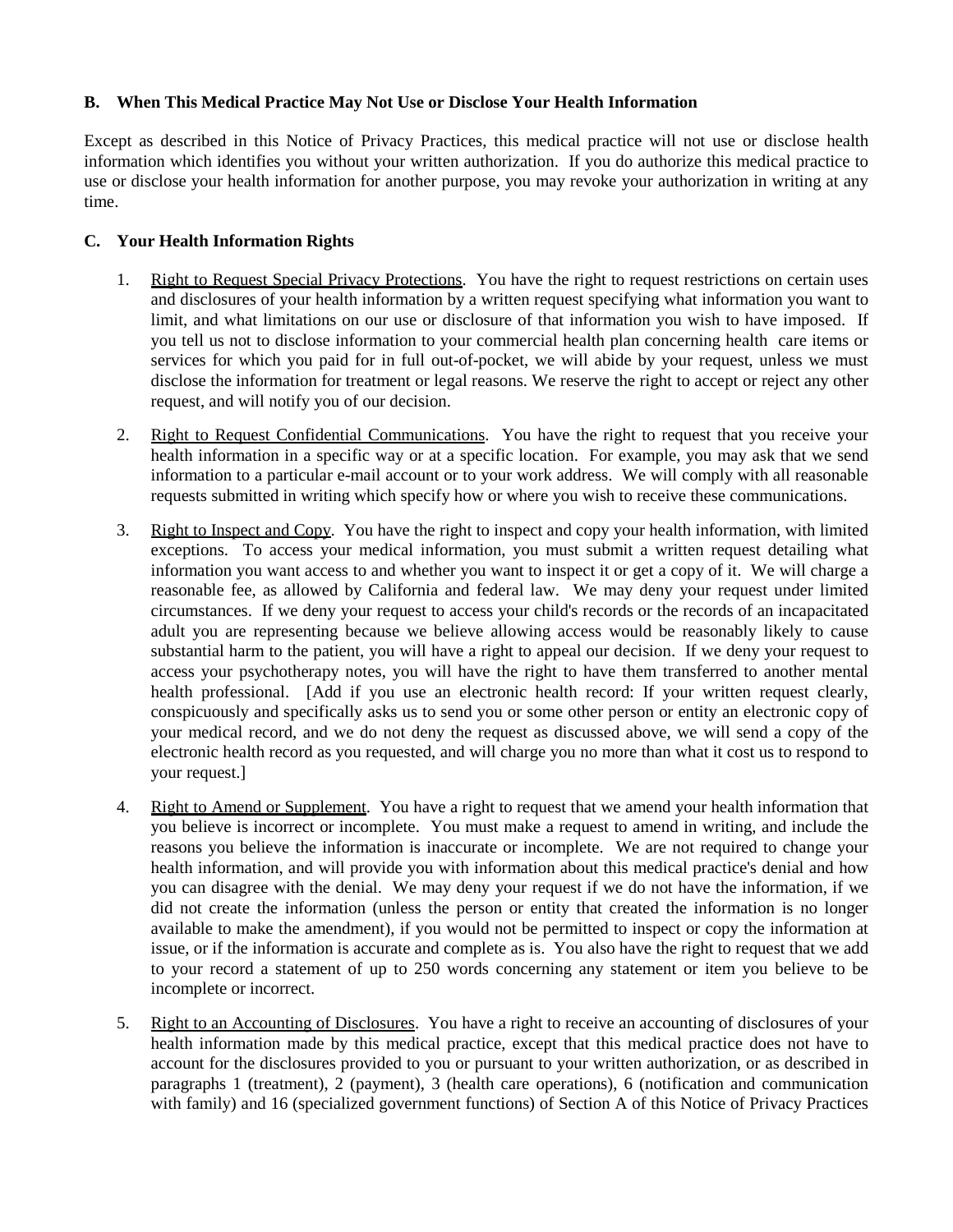or disclosures for purposes of research or public health which exclude direct patient identifiers, or which are incident to a use or disclosure otherwise permitted or authorized by law, or the disclosures to a health oversight agency or law enforcement official to the extent this medical practice has received notice from that agency or official that providing this accounting would be reasonably likely to impede their activities.

6. You have a right to a paper copy of this Notice of Privacy Practices, even if you have previously requested its receipt by e-mail.

If you would like to have a more detailed explanation of these rights or if you would like to exercise one or more of these rights, contact our Privacy Officer listed at the top of this Notice of Privacy Practices.

## **D. Changes to this Notice of Privacy Practices**

We reserve the right to amend this Notice of Privacy Practices at any time in the future. Until such amendment is made, we are required by law to comply with this Notice. After an amendment is made, the revised Notice of Privacy Protections will apply to all protected health information that we maintain, regardless of when it was created or received. We will keep a copy of the current notice posted in our reception area, and a copy will be available at each appointment. We will also post the current notice on our website: www.chongmd.com.

## **E. Complaints**

Complaints about this Notice of Privacy Practices or how this medical practice handles your health information should be directed to our Privacy Officer listed at the top of this Notice of Privacy Practices.

If you are not satisfied with the manner in which this office handles a complaint, you may submit a formal complaint to:

Region IX Office for Civil Rights U.S. Department of Health & Human Services 90 7th Street, Suite 4-100 San Francisco, CA 94103 (415) 437-8310; (415) 437-8311 (TDD) (415) 437-8329 FAX OCRMail@hhs.go[v](mailto:OCRMail@hhs.gov)

The complaint form may be found at www.hhs.gov/ocr/privacy/hipaa/complaints/hipcomplaint.pd[f. You w](http://www.hhs.gov/ocr/privacy/hipaa/complaints/hipcomplaint.pdf)ill not be penalized for filing a complaint.